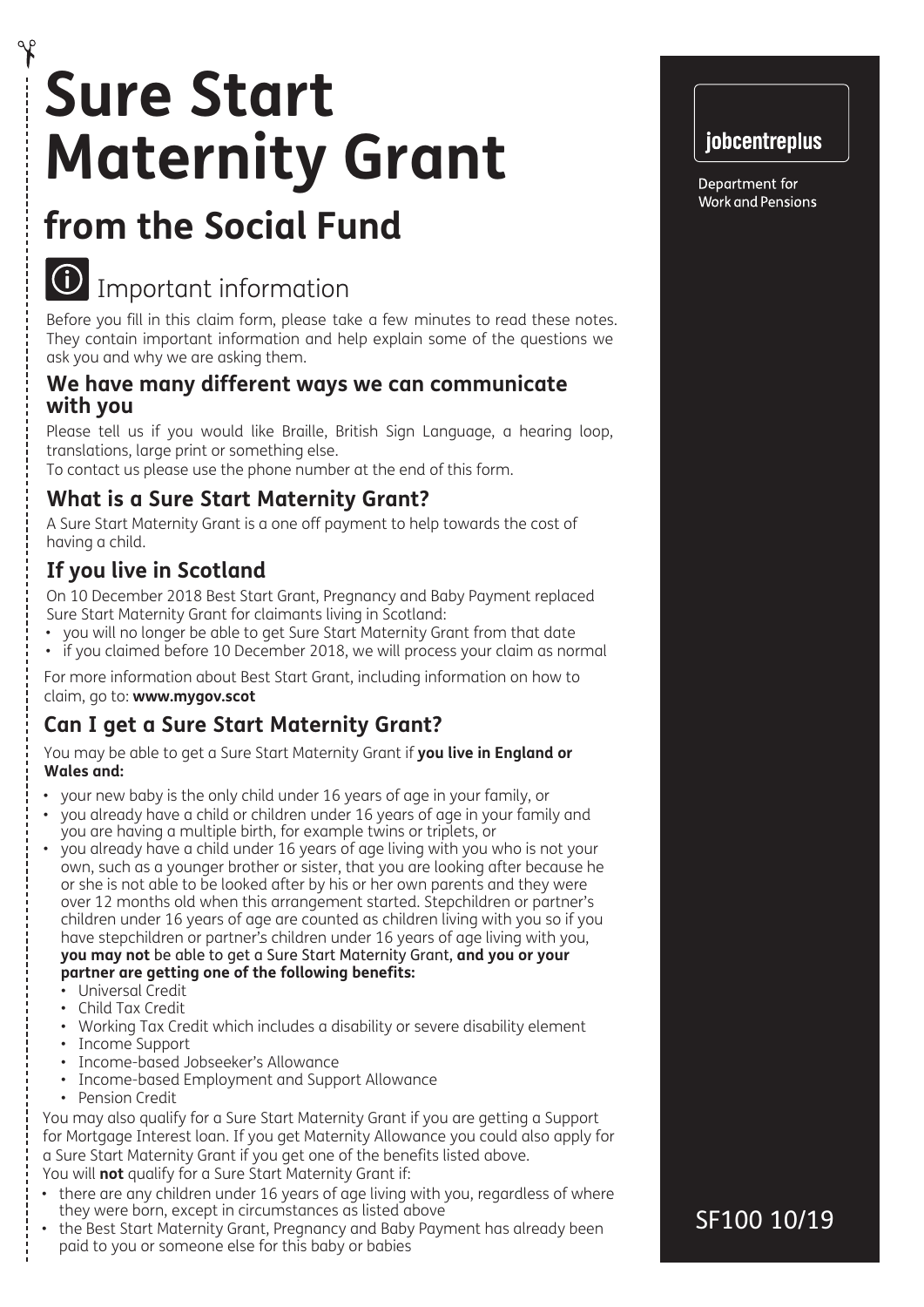If you are getting one of the benefits listed above**, and** you need help with buying things for a baby that:

- has recently been born or is expected to be born in the next 11 weeks and
- you are the mother, father or expectant mother or their partner, or you are getting benefit for the mother or expectant mother and they are under 20 years of age, or
- was recently born and you have become responsible for that child but you are not the mother (for example you are the child's father, grandparent), or
- is the subject of an adoption or residence order, or
- is the subject of a parental order in respect of a surrogate birth, or
- has been placed with you for adoption, or
- you have been appointed the child's guardian, or
- you have adopted overseas, or
- you have been granted a parental order with your partner under section 30 of the Human Fertilisation and Embryology Act 1990 or section 54 of the 2008 Act

**Please note** - if the claim is being submitted by the father or partner of an expectant mother before the birth of the baby, a Sure Start Maternity Grant can only be paid if the couple are living together. Claims from a single person other than the expectant mother cannot be paid before the birth of a baby.

If you receive Universal Credit, we will make a decision on your Sure Start Maternity Grant claim after your next Universal Credit payment.

We use partner to mean:

- a person you live with who is your husband, wife or civil partner, or
- a person you live with as if you are a married couple

#### **Kinship Carers**

You will be a kinship carer if you are a relative or family friend looking after a child who cannot be looked after by their birth parents and you are expecting your first child. You will not be a kinship carer if the child living with you is your partner's biological child.

### **If you live in Scotland**

On 10 December 2018 Best Start Grant replaced Sure Start Maternity Grant for claimants living in Scotland. Claimants living in Scotland can no longer get Sure Start Maternity Grants from that date. For more information about Best Start Grants, including information on how to claim, go to: **www.mygov.scot/**

### **When can I claim a Sure Start Maternity Grant?**

- **• If you, your partner, or dependent child, are expecting a baby or have just had a baby** claim in the period 11 weeks before the week your baby is due until 6 months after your baby is born.
- **• If you are not the mother but have become the responsible parent of a baby** claim within 6 months of becoming responsible. The baby must not be more than 1 year old when you claim.
- **• If you have been granted an adoption order or residence order for a baby** claim within 6 months of the date on the order. The baby must not be more than 1 year old when you claim.
- **• If you have been granted a parental order with your partner for a baby** claim within 6 months of the date on the order. The baby must not be more than 1 year old when you claim.
- **• If you have been appointed guardian of a baby** claim within 6 months of the date the guardianship takes effect. The baby must not be more than 1 year old when you claim.
- **• If you have had a baby placed with you for adoption** claim within 6 months of the date the baby is placed with you. The baby must not be more than 1 year old when you claim.
- **• If you have adopted a baby overseas**

claim within 6 months of the adoption taking effect or being recognised. The baby must not be more than 1 year old when you claim.

**If you are waiting for a decision on a claim for a benefit listed on the first page of this form, or you have asked for your Child Tax Credit award to be reviewed, you must still claim within 6 months.**

# **Filling in the form**

Fill in the form fully by answering **all** the questions and requests for information.

#### **Your application may be delayed if we do not have all the information we need.**

**Note** - Please note that we can only give you a Sure Start Maternity Grant if:

- a health professional such as your doctor or midwife has filled in section 13, and
- we receive your completed form by the dates shown above.

#### **Keep these pages for your information**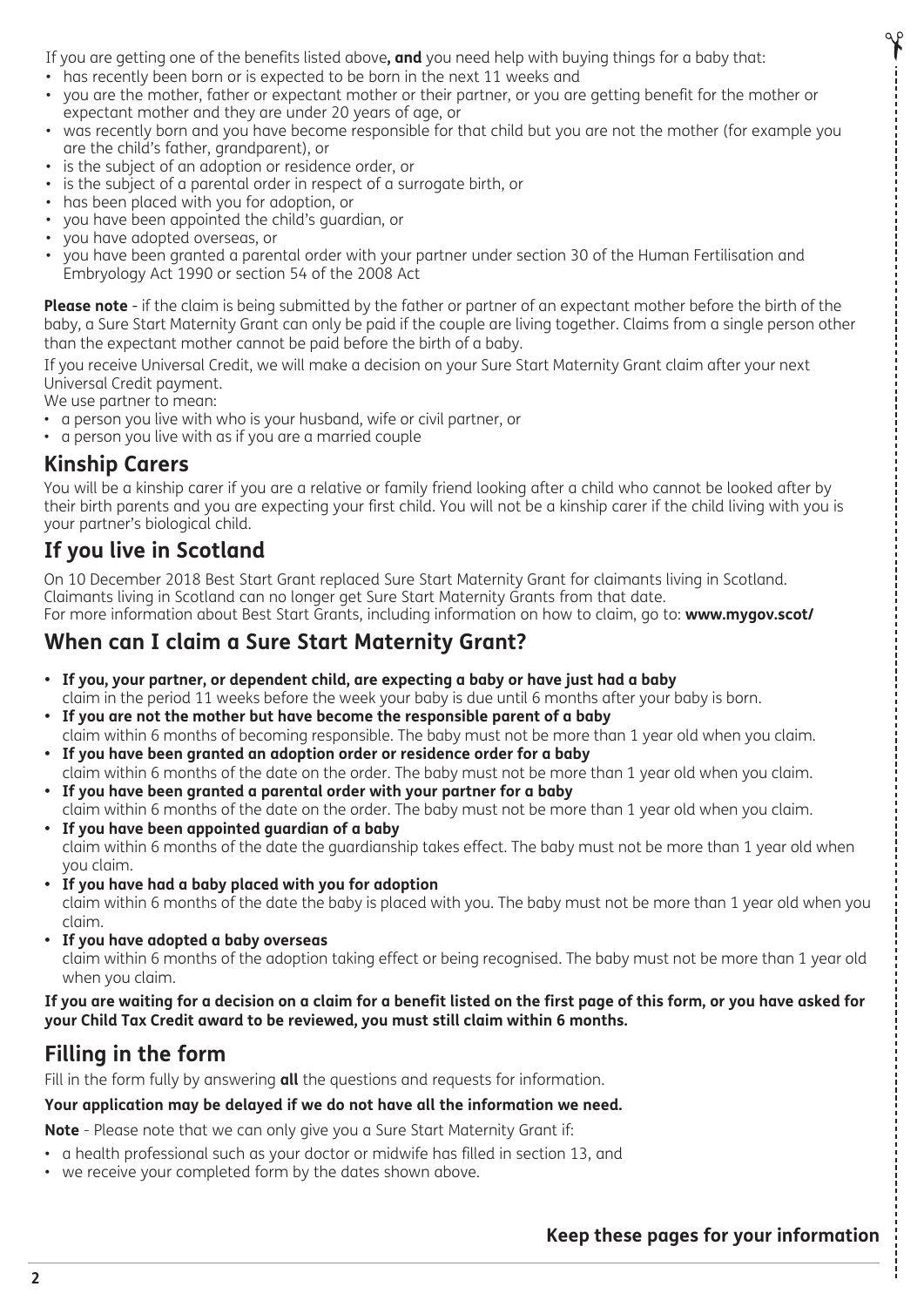# **Part 1: About you and your partner**

Please complete this form on line and sign with **BLACK INK** after printing.

|                                                                                                                                                          | You                                                                                                                                                                                                                                                                                         | <b>Your partner</b>                                                                                                                                                            |
|----------------------------------------------------------------------------------------------------------------------------------------------------------|---------------------------------------------------------------------------------------------------------------------------------------------------------------------------------------------------------------------------------------------------------------------------------------------|--------------------------------------------------------------------------------------------------------------------------------------------------------------------------------|
| Are you or your partner involved in a<br>trade dispute?<br>We use trade dispute to mean a<br>strike, a walkout, a lockout or another<br>dispute at work. | <b>No</b><br>How long have you or your<br>Yes<br>partner not been working<br>because of a trade dispute?<br>If this is less than 6 weeks,<br>we may not be able to make<br>a payment.                                                                                                       | No<br>How long have you or your<br>Yes<br>partner not been working<br>because of a trade dispute?<br>If this is less than 6 weeks,<br>we may not be able to make<br>a payment. |
| Surname or family name including title                                                                                                                   |                                                                                                                                                                                                                                                                                             |                                                                                                                                                                                |
| All other names, in full                                                                                                                                 |                                                                                                                                                                                                                                                                                             |                                                                                                                                                                                |
| Date of birth                                                                                                                                            |                                                                                                                                                                                                                                                                                             |                                                                                                                                                                                |
| <b>Current address including postcode</b>                                                                                                                |                                                                                                                                                                                                                                                                                             |                                                                                                                                                                                |
| Date you or your partner moved into<br>this address                                                                                                      |                                                                                                                                                                                                                                                                                             |                                                                                                                                                                                |
| Tell us if this address is                                                                                                                               | temporary<br>permanent                                                                                                                                                                                                                                                                      | temporary<br>permanent                                                                                                                                                         |
| <b>Previous address</b><br>Please tell us your previous address,<br>and tell us your partner's previous<br>address, if it is different.                  |                                                                                                                                                                                                                                                                                             |                                                                                                                                                                                |
|                                                                                                                                                          | Letters Numbers<br>Letter                                                                                                                                                                                                                                                                   | Letters Numbers<br>Letter                                                                                                                                                      |
| <b>National Insurance number</b>                                                                                                                         | You can find the number on a National Insurance numbercard, letters<br>about benefit, or payslips.<br>Please also provide the same details on the health professional's<br>statement on Page 10.                                                                                            |                                                                                                                                                                                |
| Daytime phone number, if you have one.                                                                                                                   |                                                                                                                                                                                                                                                                                             |                                                                                                                                                                                |
| Mobile phone number if you have one.                                                                                                                     | We may need to contact you by phone to get more information or to let<br>you know when we have made a decision on your claim. Please note that<br>our number may show as 0800, unknown or withheld.<br>We will send you a text message when we have made a decision on your<br>application. |                                                                                                                                                                                |
| Your email address, if you have one.                                                                                                                     |                                                                                                                                                                                                                                                                                             |                                                                                                                                                                                |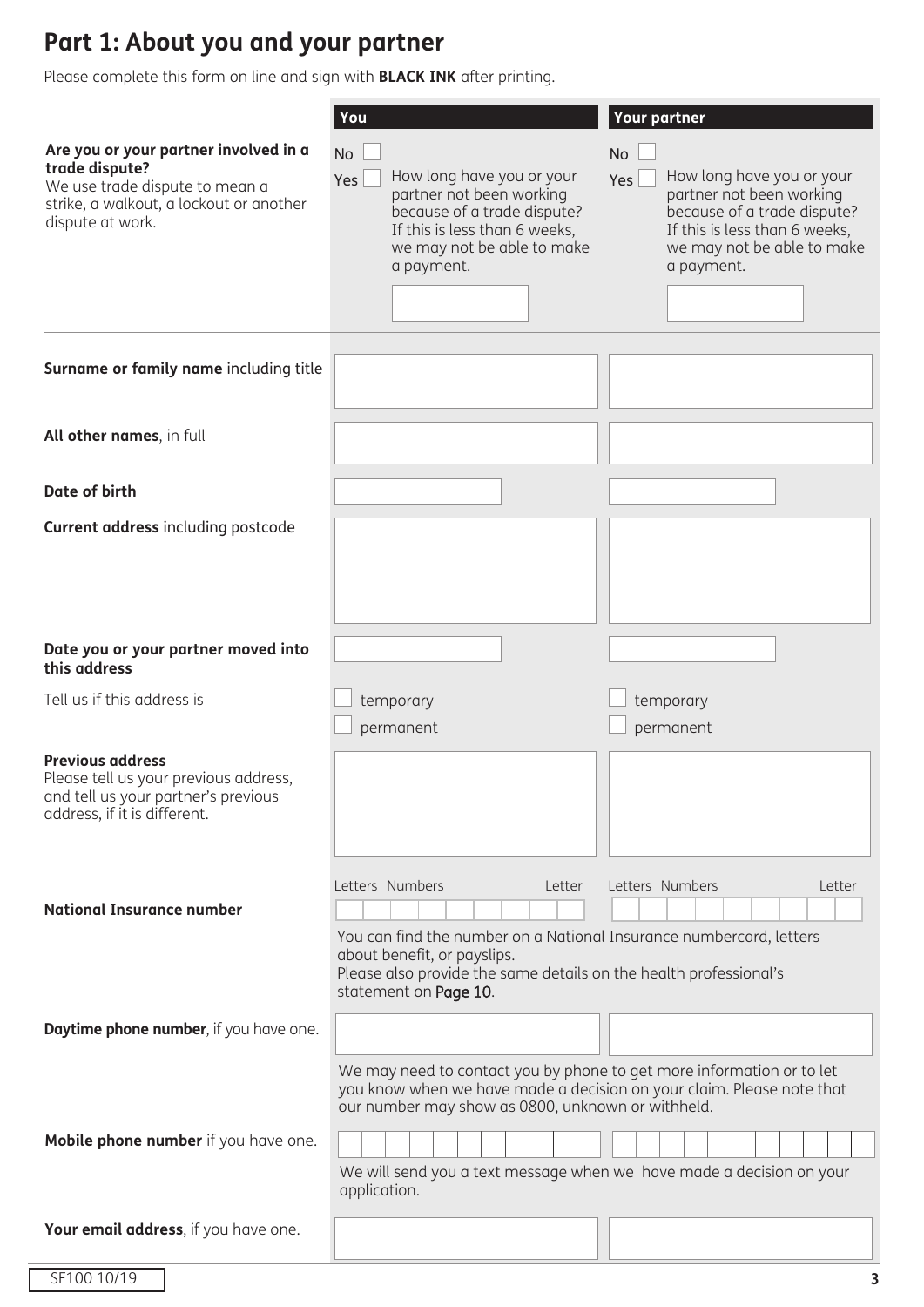# **Part 2: About benefits, entitlements and payments**

|                                                                                                                                                                                                                                                                                                                                                                                                                                                                                                                                            | TWI C. ADOUL DENENTO, CHERCHICHES QUA PUYINCHES                                  |
|--------------------------------------------------------------------------------------------------------------------------------------------------------------------------------------------------------------------------------------------------------------------------------------------------------------------------------------------------------------------------------------------------------------------------------------------------------------------------------------------------------------------------------------------|----------------------------------------------------------------------------------|
| Are you or your partner getting any<br>of the following:<br>Universal Credit<br>Child Tax Credit<br>• Working Tax Credit which includes a<br>disability or severe disability element<br>• Income Support<br>· Income-based Jobseeker's<br>Allowance<br>• Income-related Employment and<br>Support Allowance<br>• Pension Credit<br>Support for Mortgage Interest loan<br>Maternity Allowance (we can only<br>$\bullet$<br>pay Sure Start Maternity Grant if you<br>are also getting one of the benefits<br>listed above)                   | No<br>Please tell us which benefits you are getting.<br>Yes                      |
| Are you or your partner waiting<br>to hear about a claim for any of<br>the following:<br>• Universal Credit<br>Child Tax Credit<br>• Working Tax Credit which includes a<br>disability or severe disability element<br>• Income Support<br>· Income-based Jobseeker's<br>Allowance<br>• Income-related Employment and<br>Support Allowance<br>• Pension Credit<br>Support for Mortgage Interest loan<br>Maternity Allowance (we can only<br>pay Sure Start Maternity Grant if you<br>are also getting one of the benefits<br>listed above) | <b>No</b><br>Please tell us which benefits you are waiting to hear about.<br>Yes |

# **Part 3: Expecting a baby**

| Please tell us the date the<br>baby is expected | So that we can consider your claim for a Sure Start Maternity Grant,<br>the health professional's statement which is on Page 10 of this<br>claim form must be filled in by a health professional. For example,<br>your midwife. |
|-------------------------------------------------|---------------------------------------------------------------------------------------------------------------------------------------------------------------------------------------------------------------------------------|
| Is more than one baby expected?                 | No                                                                                                                                                                                                                              |

 $Yes$ How many babies are expected?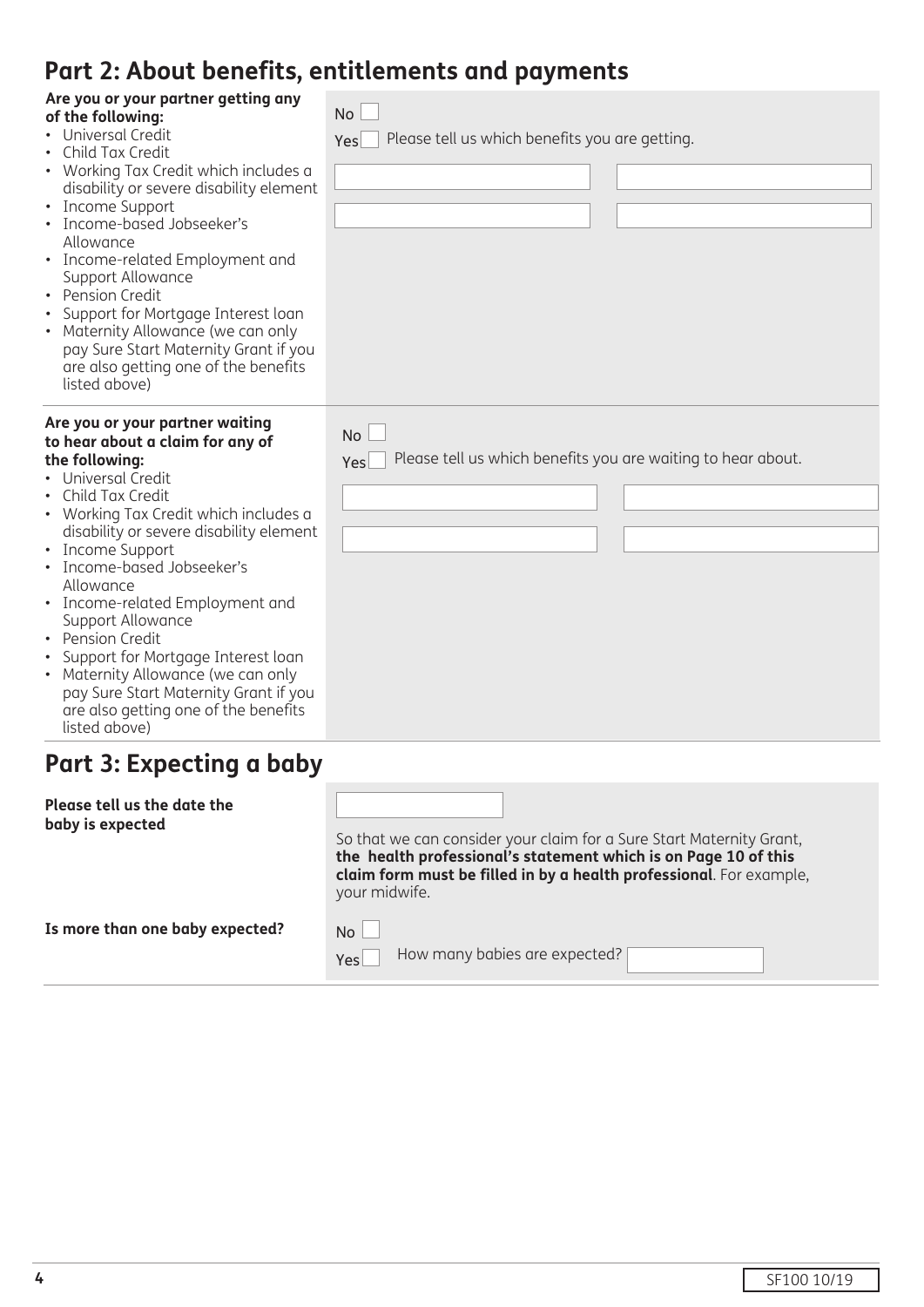# **Part 4: If the baby has already been born**

| Please tell us the date the<br>baby was born. | So that we can consider your claim for a Sure Start Maternity Grant,<br>the health professional's statement which is on Page 10 of this<br>claim form must be filled in by a health professional. For example,<br>your midwife. |  |  |
|-----------------------------------------------|---------------------------------------------------------------------------------------------------------------------------------------------------------------------------------------------------------------------------------|--|--|
|                                               | In case of a still birth you do not have to send the health professional's<br>statement but, so that we can consider your claim, you must provide us<br>with evidence of the birth, for example the death certificate.          |  |  |
| Was more than one baby born?                  | No<br>How many babies were born?<br>Yes                                                                                                                                                                                         |  |  |

# **Part 5: About a baby already born that you have become responsible for**

| Are you receiving benefit for the<br>parent of the baby because they are<br>under 20 years of age?                                                                                                             | <b>No</b><br>Yes<br>Please tell us their name.                                                                                               |
|----------------------------------------------------------------------------------------------------------------------------------------------------------------------------------------------------------------|----------------------------------------------------------------------------------------------------------------------------------------------|
| Are you the parent, but not the<br>mother, of a baby you now care for?                                                                                                                                         | <b>No</b><br>When did the baby<br>Yes  <br>start to live with you?<br>When did you get<br>Child Benefit?<br>Who got Child Benefit<br>before? |
| Have you or your partner been<br>granted an adoption order or a<br>residence order?                                                                                                                            | <b>No</b><br>What is the date of<br>Yes  <br>the order?<br>For how many children?<br>Please send the order with this form.                   |
| Have you and your partner been<br>granted a parental order under<br>section 30 of the Human Fertilisation<br>and Embryology Act or section 54<br>of the Human Fertilisation and<br><b>Embryology Act 2008?</b> | <b>No</b><br>What is the date of<br>Yes <sup> </sup><br>the order?<br>For how many children?<br>Please send the order with this form.        |
| Have you or your partner been<br>appointed a legal guardian?                                                                                                                                                   | <b>No</b><br>When did this take effect?<br>Yes<br>For how many children?<br>Please send the evidence of appointment with this claim form.    |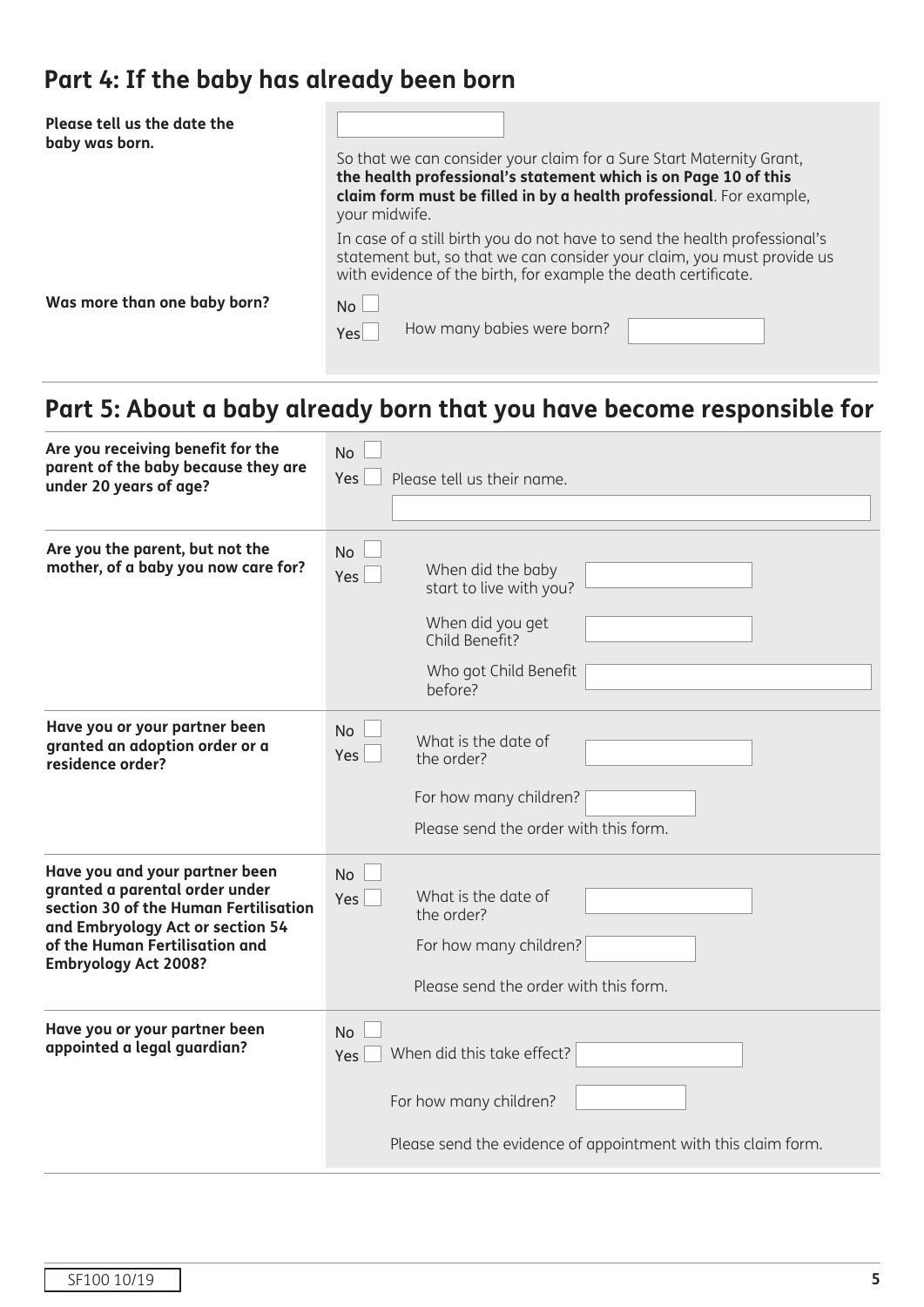# **Part 5: About a baby already born continued**

| Have you or your partner had a child<br>placed with you for adoption? | <b>No</b><br>What date was the<br>Yes  <br>placement?<br>How many children were<br>placed?<br>Please send the evidence of placement with this claim form.                                |  |
|-----------------------------------------------------------------------|------------------------------------------------------------------------------------------------------------------------------------------------------------------------------------------|--|
| Have you or your partner adopted a<br>baby from overseas?             | <b>No</b><br>When did this take effect?<br>Yes  <br>How many children were<br>adopted?<br>Please send evidence that the adoption is recognised in Great<br>Britain with this claim form. |  |

# **Part 6: About other children under 16 years of age in your household**

**Apart from the baby you have told us about in Part 3, Part 4 or Part 5, are there any other children under 16 years of age living with you?** Please note there is an exception to the child under 16 rule in the case of multiple births and for some kinship carers. Yes  $N<sub>0</sub>$  Go to **Part 7**. Tell us about the children below. If you need to tell us about more than 4 children, please use the space in **Part 8**. You cannot usually get a grant unless your new baby is the only child under 16 in your family, your dependant's new baby is the only baby under 16 in your family, or you care for a child in your household who is not your own. Please clearly indicate your relationship, including if you are a kinship carer, for any other child under 16 living with you. Stepchildren or partner's children under 16 are counted as children living with you so if you have stepchildren or partner's children under 16 years of age living with you, you, then you will not usually be able to get a Sure Start Maternity Grant.

| Name of child | Date of birth | <b>Relationship to you</b><br>or your partner | Benefits or tax credits you or<br>your partner get for the child |
|---------------|---------------|-----------------------------------------------|------------------------------------------------------------------|
|               |               |                                               |                                                                  |
|               |               |                                               |                                                                  |

If you are a kinship carer for any of the children listed above, please tell us about the children below:

| <b>Name of child</b> | Names of<br>biological parents parents | <b>Address of biological</b> | Age of child<br>arrangement<br>started | i<br>parents are unable to<br>when kinship care for this child, for<br>example deceased,<br>living abroad |
|----------------------|----------------------------------------|------------------------------|----------------------------------------|-----------------------------------------------------------------------------------------------------------|
|                      |                                        |                              |                                        |                                                                                                           |
|                      |                                        |                              |                                        |                                                                                                           |
|                      |                                        |                              |                                        |                                                                                                           |
|                      |                                        |                              |                                        |                                                                                                           |

SF100 10/19

**Reason why biological**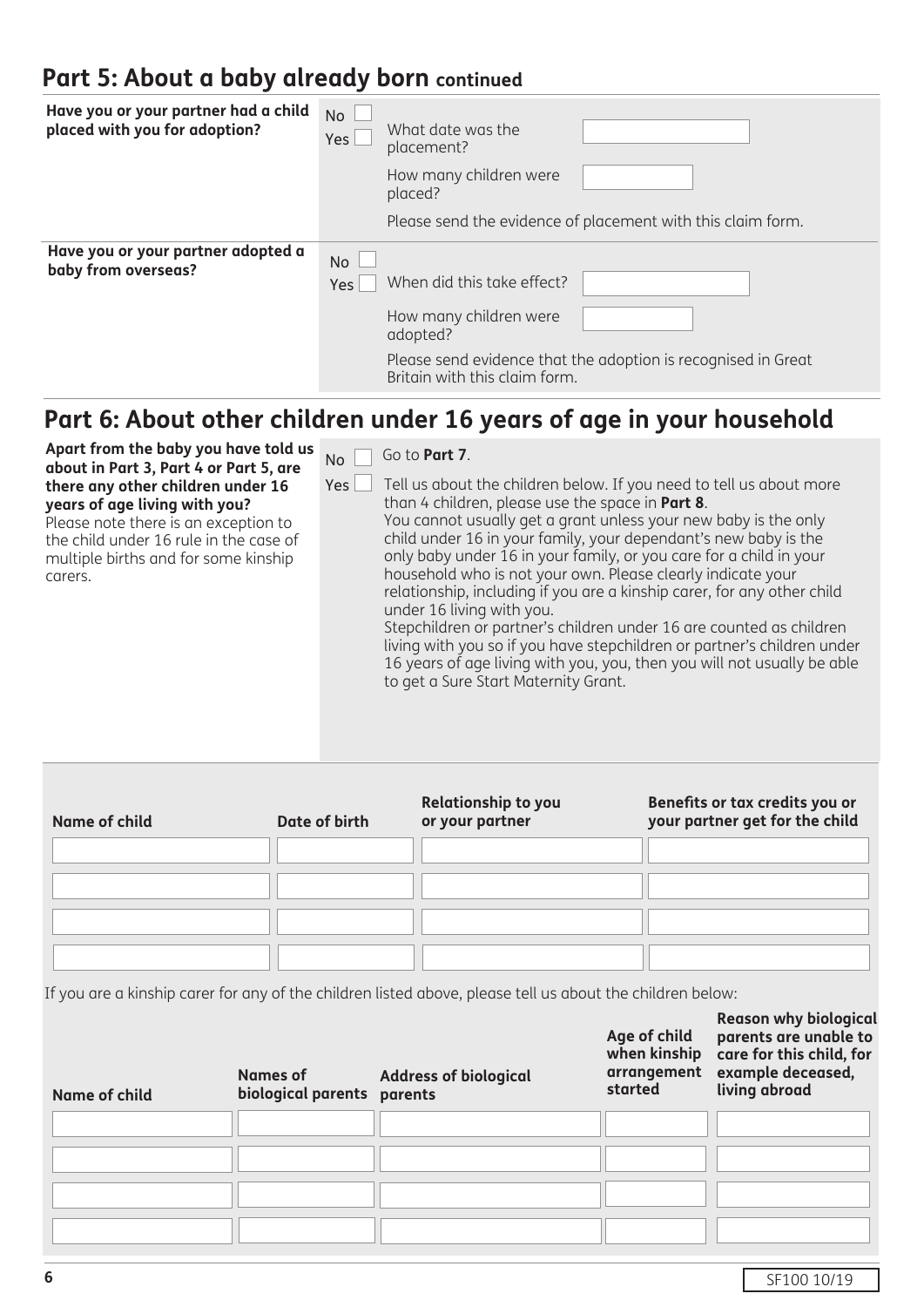## **Part 7: General information**

| <b>Has a Sure Start Maternity Grant</b><br>from the Social Fund already been<br>paid to either you or someone else<br>for this baby or babies?                                                                                                                                                                            | <b>No</b><br>Who was it paid to?<br>Yes<br>We can only pay another Sure Start Maternity Grant if:<br>• you are not the mother but have become the parent who cares for the<br>baby<br>you have been granted an adoption or residence order, or<br>• you and your partner have been granted a parental order under section<br>30 of the Human Fertilisation and Embryology Act 1990 or section 54 of<br>the Human Fertilisation and Embryology Act 2008<br>you have been appointed the guardian<br>$\bullet$<br>you have had a baby placed with you for adoption by an agency<br>• you have adopted overseas within section $66(1)(c)$ -(e) of the<br>Adoption and Children Act 2002 |
|---------------------------------------------------------------------------------------------------------------------------------------------------------------------------------------------------------------------------------------------------------------------------------------------------------------------------|-------------------------------------------------------------------------------------------------------------------------------------------------------------------------------------------------------------------------------------------------------------------------------------------------------------------------------------------------------------------------------------------------------------------------------------------------------------------------------------------------------------------------------------------------------------------------------------------------------------------------------------------------------------------------------------|
| Has a Best Start Grant from the<br><b>Scottish Government already been</b><br>paid to either you or someone else<br>for this baby or babies?                                                                                                                                                                              | <b>No</b><br>Who was it paid to?<br>Yes                                                                                                                                                                                                                                                                                                                                                                                                                                                                                                                                                                                                                                             |
| Are you or your partner already<br>getting Child Benefit?                                                                                                                                                                                                                                                                 | If you want to claim Child Benefit, claim forms are available<br><b>No</b><br>direct from HM Revenue & Customs. Phone the Child Benefit<br>Yes<br>helpline on 0300 200 3100 or visit www.gov.uk                                                                                                                                                                                                                                                                                                                                                                                                                                                                                     |
| <b>Part 8: Other information</b><br>Please use this space to tell us<br>anything else you think we might<br>need to know.<br>If there is not enough space, please<br>use a separate sheet of paper. Make<br>sure that you put your full name and<br>National Insurance number on each<br>separate sheet of paper you use. |                                                                                                                                                                                                                                                                                                                                                                                                                                                                                                                                                                                                                                                                                     |

# **Part 9: How we pay you**

#### **We will pay your money directly into the account where we normally pay your benefit**

Many banks and building societies will let you collect your money at the Post Office. We will tell you when your Social Fund payment will be made and how much it will be for.

#### **Finding out how much we have paid into the account**

You can check your payments on account statements. The statements may show your National Insurance number next to any payments we have made. If you think your payment is wrong, get in touch with the office that pays you straight away.

#### **What to do now**

Go to:

- **• Part 10** if you have filled in this form for yourself, or
- **• Part 11** if you are filling in and signing this form for someone else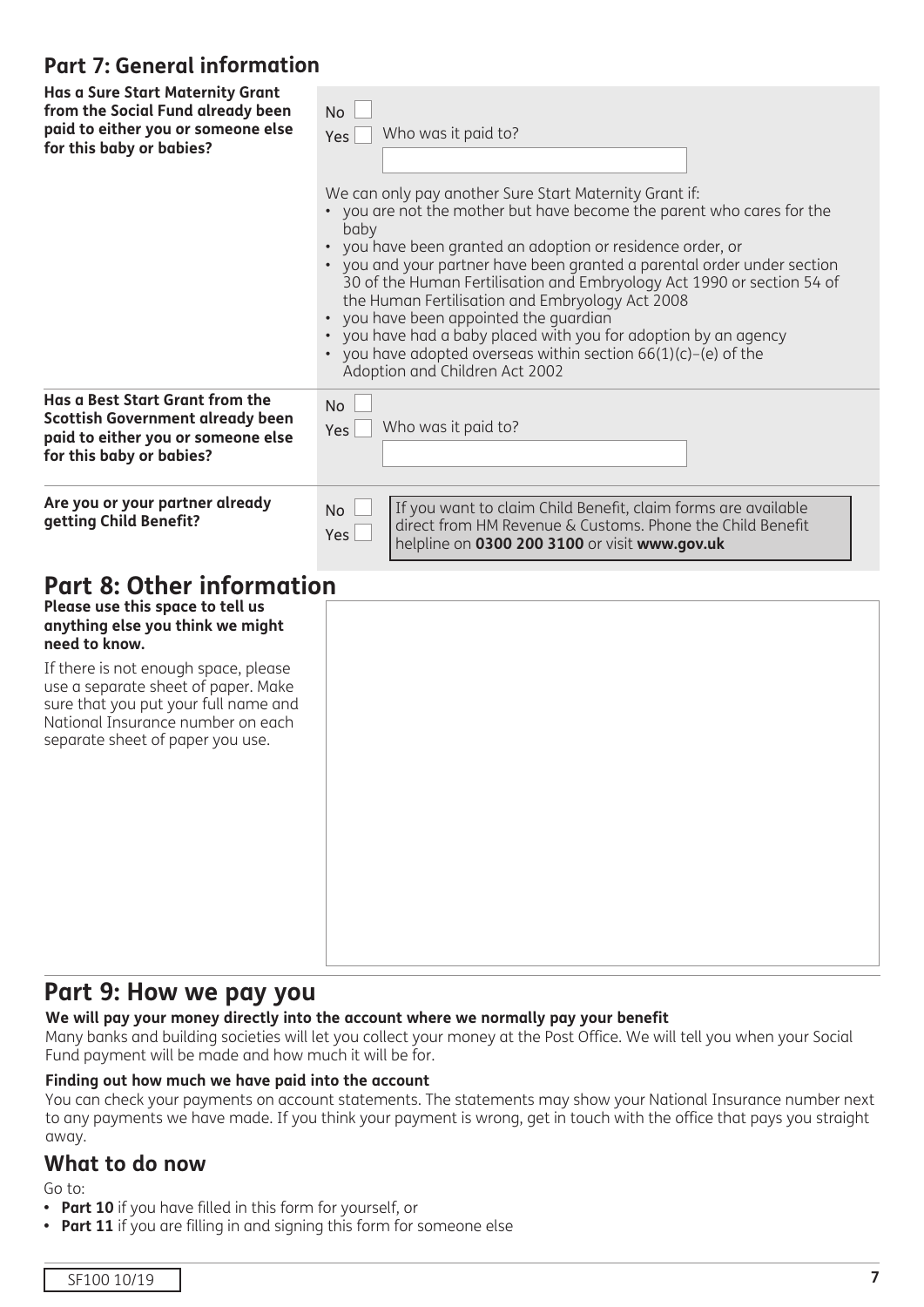# **Part 10: Making payment if you are getting or waiting to hear about a claim for Working Tax Credit or Child Tax Credit**

# **About the account you want to use for this payment**

- You can use an account in your name, or a joint account.
- You can use someone else's account if:
	- the terms and conditions of their account allow this, and
	- they agree to let you use their account, and
	- you are sure they will use your money in the way you tell them.
- You can use a credit union account. You must tell us the credit union's account details. Your credit union will be able to help you with this.
- If you are an appointee or a legal representative acting on behalf of the claimant, the account should be in your name only.

#### **Please tell us your account details below.**

#### **It is very important you fill in all the boxes correctly, including the bank, building society roll or reference number, if you have one. If you tell us the wrong account details your payment may be delayed or you may lose money.**

You can find the account details on your chequebook or bank statements. If you do not know the account details, ask the bank or building society.

#### **Name of the account holder**

Please write the name of the account holder exactly as it is shown on the chequebook (if you have one) or statement.

#### **Full name of bank or building society**

#### **Sort code**

Please tell us all 6 numbers, for example: 123456.

#### **Account number**

Most account numbers are 8 numbers long. If your account number has fewer than 10 numbers, please fill in the numbers from the left.

#### **Building society roll or reference number**

If you are using a building society account you may need to tell us a roll or reference number. This may be made up of letters and numbers, and may be up to 18 characters long. If you are not sure if the account has a roll or reference number, ask the building society.

#### **What to do now**

Go to:

- **Part 11** if you are filling in and signing this form for someone else, or
- **Part 12** if you have filled in this form for yourself

| . |  |  |
|---|--|--|
|   |  |  |
|   |  |  |
|   |  |  |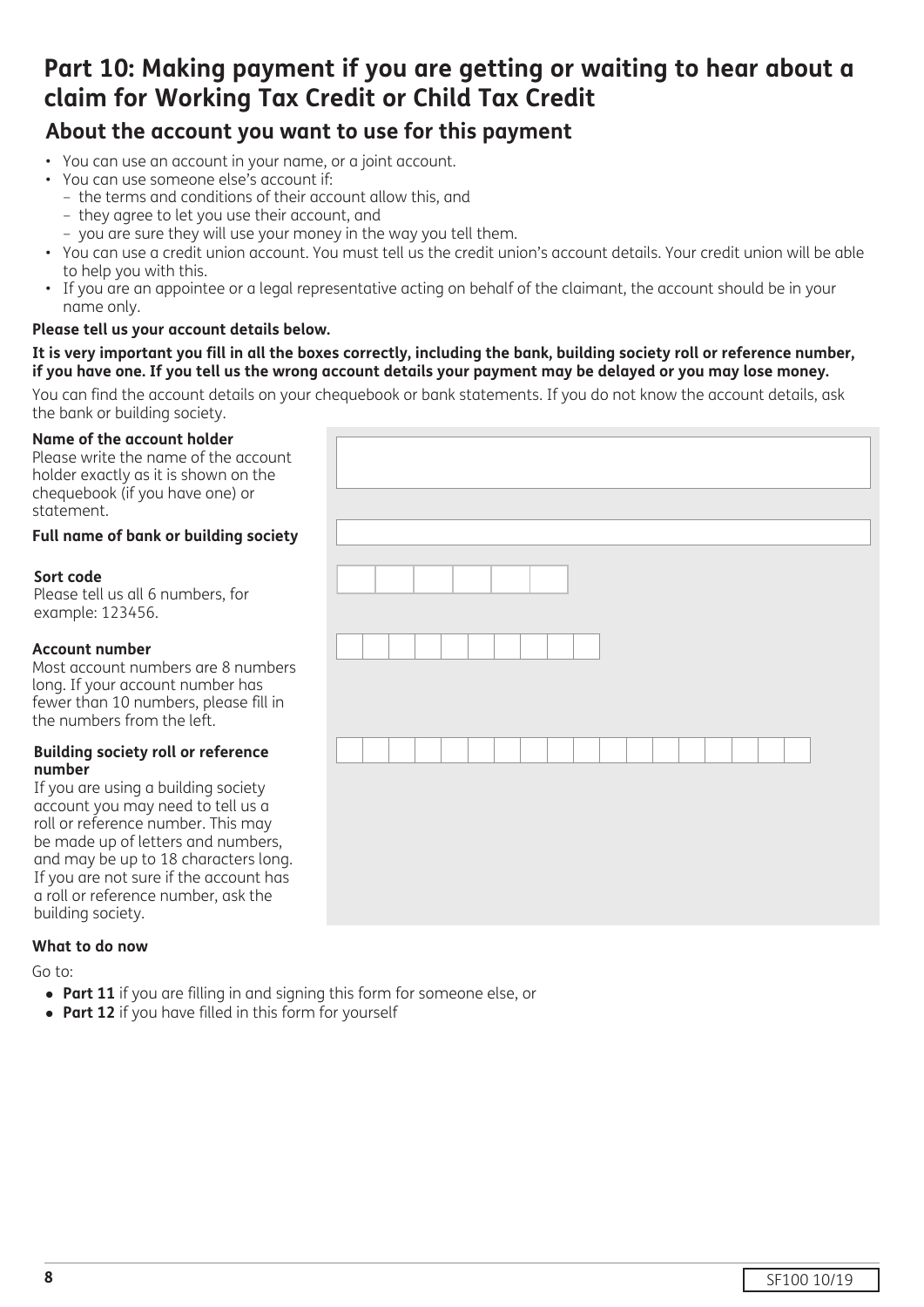# **Part 11: For people filling in and signing this form for someone else**

| Please tell us why you are filling<br>in and signing this form for<br>someone else. | I am sending a letter signed by the claimant with this form. The letter<br>tells you that they agree to me making the claim for them. |  |
|-------------------------------------------------------------------------------------|---------------------------------------------------------------------------------------------------------------------------------------|--|
|                                                                                     | I am their appointee.                                                                                                                 |  |
|                                                                                     | I have power of attorney.                                                                                                             |  |
| <b>Your full name</b>                                                               |                                                                                                                                       |  |
| <b>Your date of birth</b>                                                           |                                                                                                                                       |  |
| <b>Your address</b><br>including postcode                                           |                                                                                                                                       |  |
| Your phone number                                                                   |                                                                                                                                       |  |
| What is this number? Please tick                                                    | Work<br>Home<br>Mobile                                                                                                                |  |
| Now read the declaration and sign in Part 12 below                                  |                                                                                                                                       |  |

# **Part 12: Declaration**

**Your application may be delayed if we do not have all the information we need, this includes the completed health professional statement.**

By submitting this claim you agree that the information you have given complete and correct; you will report changes to your circumstances straight away by calling **0800 169 0140**. If you give wrong or incomplete information, or you do no report changes straightaway, you may:

• be prosecuted

- need to pay a financial penalty
- have your claim reduced or stoppe
- be paid too much and have to pay the money back

If we pay you less than we should, we may pay you the money that we owe you.

**This is my claim for a Sure Start Maternity Grant.**

| is             | Signature   |  |
|----------------|-------------|--|
|                |             |  |
|                |             |  |
| эt             |             |  |
|                | <b>Date</b> |  |
|                |             |  |
| ed             |             |  |
| $\overline{1}$ |             |  |
| e              |             |  |
| e              |             |  |
|                |             |  |
|                |             |  |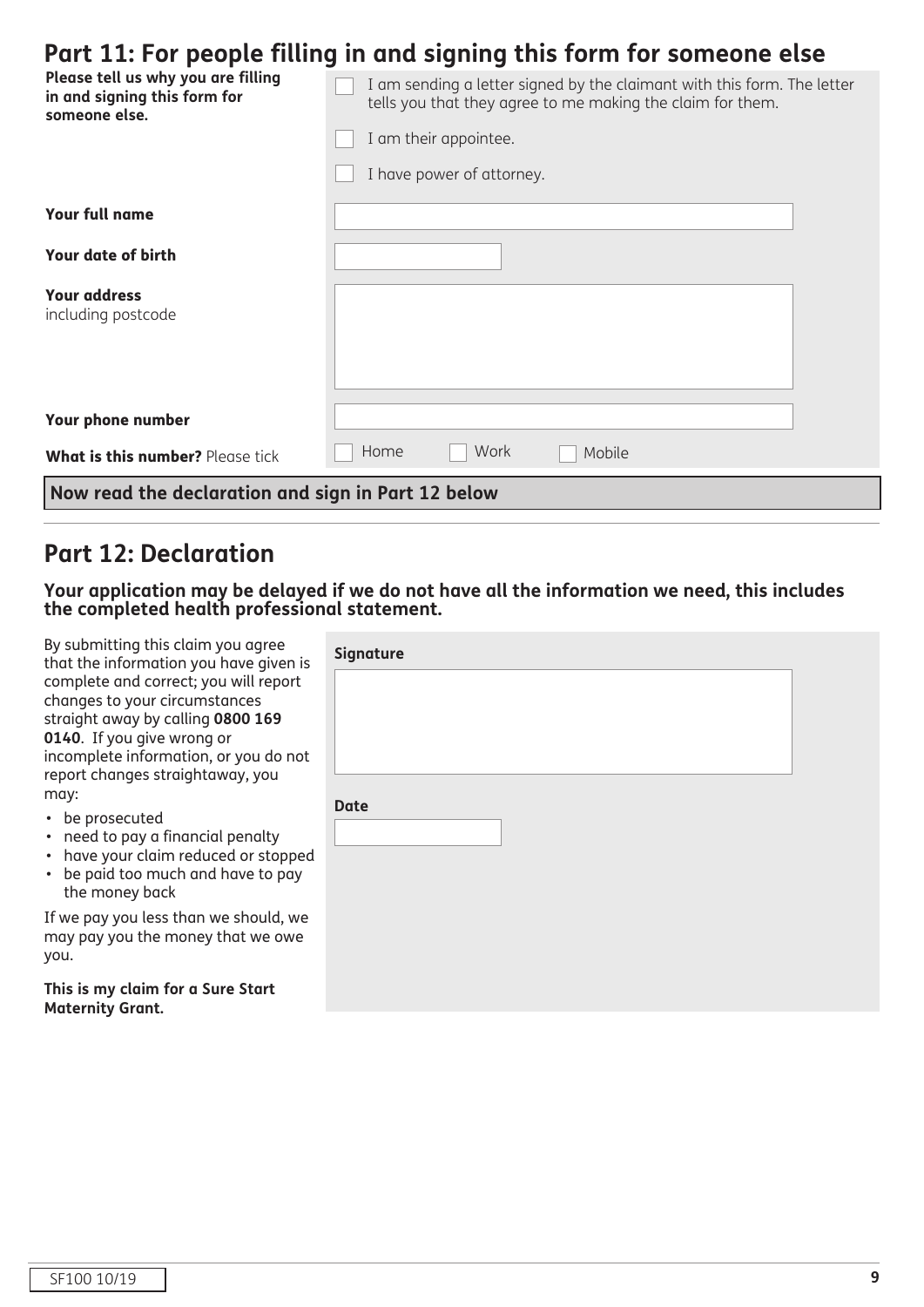# **Part 13: Health professional's statement**

### **To be completed by the health professional only**

Please complete the appropriate boxes below, the surgery or office address, contact telephone number and NMC PIN.

|                                                                                                                                                                                                                               | Letters Numbers                                                                         | Letter                       |                                                          |
|-------------------------------------------------------------------------------------------------------------------------------------------------------------------------------------------------------------------------------|-----------------------------------------------------------------------------------------|------------------------------|----------------------------------------------------------|
| National Insurance number                                                                                                                                                                                                     |                                                                                         |                              |                                                          |
|                                                                                                                                                                                                                               |                                                                                         |                              |                                                          |
| expected in the week that includes                                                                                                                                                                                            |                                                                                         | (health professionals only). |                                                          |
| born on                                                                                                                                                                                                                       |                                                                                         |                              |                                                          |
| · has received advice, as appropriate, on aspects of:                                                                                                                                                                         |                                                                                         |                              |                                                          |
|                                                                                                                                                                                                                               | maternal health and the health and welfare of the child (pre-confinement consultation). |                              |                                                          |
|                                                                                                                                                                                                                               | the health and welfare of the new child (post-confinement consultation).                |                              |                                                          |
| Date of consultation                                                                                                                                                                                                          |                                                                                         | Date of signing              |                                                          |
| Health professional's signature                                                                                                                                                                                               |                                                                                         |                              | Health professional's name (please print or use a stamp) |
| Authentication stamp or,<br>for midwives or health visitors<br>who do not have an<br>authentication stamp, details<br>of surgery or office address and<br>phone number, contact<br>phone number if different,<br>and NMC PIN. |                                                                                         |                              |                                                          |
| Surgery or office address                                                                                                                                                                                                     |                                                                                         |                              |                                                          |
| Contact phone number                                                                                                                                                                                                          |                                                                                         |                              |                                                          |
| NMC PIN                                                                                                                                                                                                                       |                                                                                         |                              |                                                          |